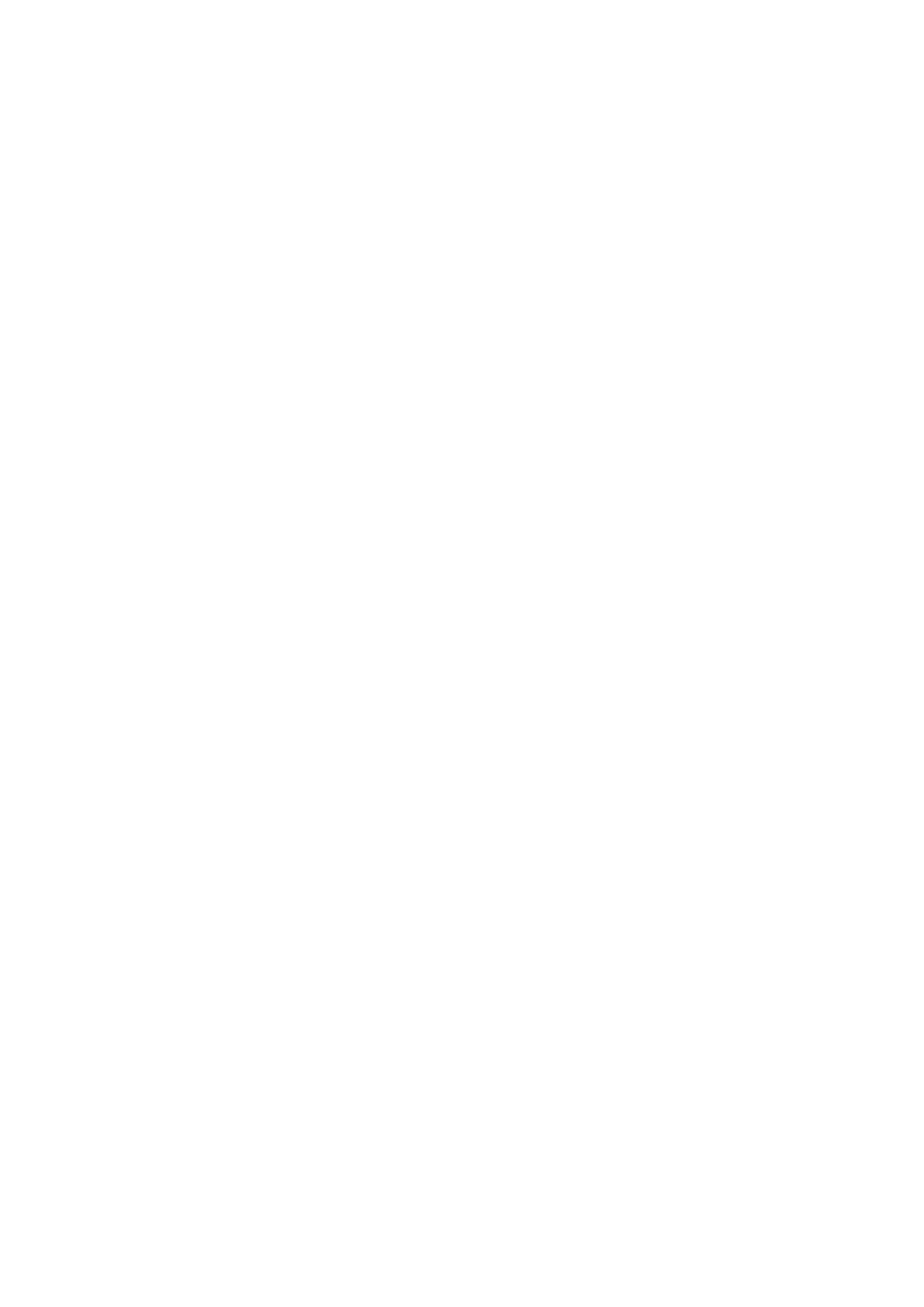## **Contents**

| $\mathbf{I}$ . |                                                              |  |
|----------------|--------------------------------------------------------------|--|
| II.            | ATMOSPHERIC SOURCE TERM AND SUBSEQUENT DISPERSION AND        |  |
| III.           | RADIONUCLIDE RELEASES, DISPERSION AND DEPOSITION IN THE      |  |
|                | IV. TRANSFER OF RADIONUCLIDES IN THE TERRESTRIAL             |  |
|                |                                                              |  |
|                |                                                              |  |
|                |                                                              |  |
|                |                                                              |  |
|                | IX. IMPLICATIONS FOR THE COMMITTEE'S FOLLOW-UP ACTIVITIES  9 |  |
|                |                                                              |  |
|                |                                                              |  |

### <span id="page-2-0"></span>**I. INTRODUCTION**

1. The objectives of the meetings with the Japanese research community were:

*(a)* To exchange information on gaps and uncertainties in assessments of the health and environmental impacts of radiation exposure due to the accident at the Fukushima Daiichi Nuclear Power Station (FDNPS) and how further research could improve the quality and robustness of the assessments;

*(b)* To exchange information on the objectives, scope, content, status and envisaged outcomes of major Japanese research projects/programmes and determine the extent to which they address the research needs identified in the 2013 report;

*(c)* To better inform the Committee when making judgements on if, and if so when, it may be appropriate to update its 2013 report;

*(d)* To establish mechanisms to enable effective dialogue and exchange of information between the Committee and the Japanese research community.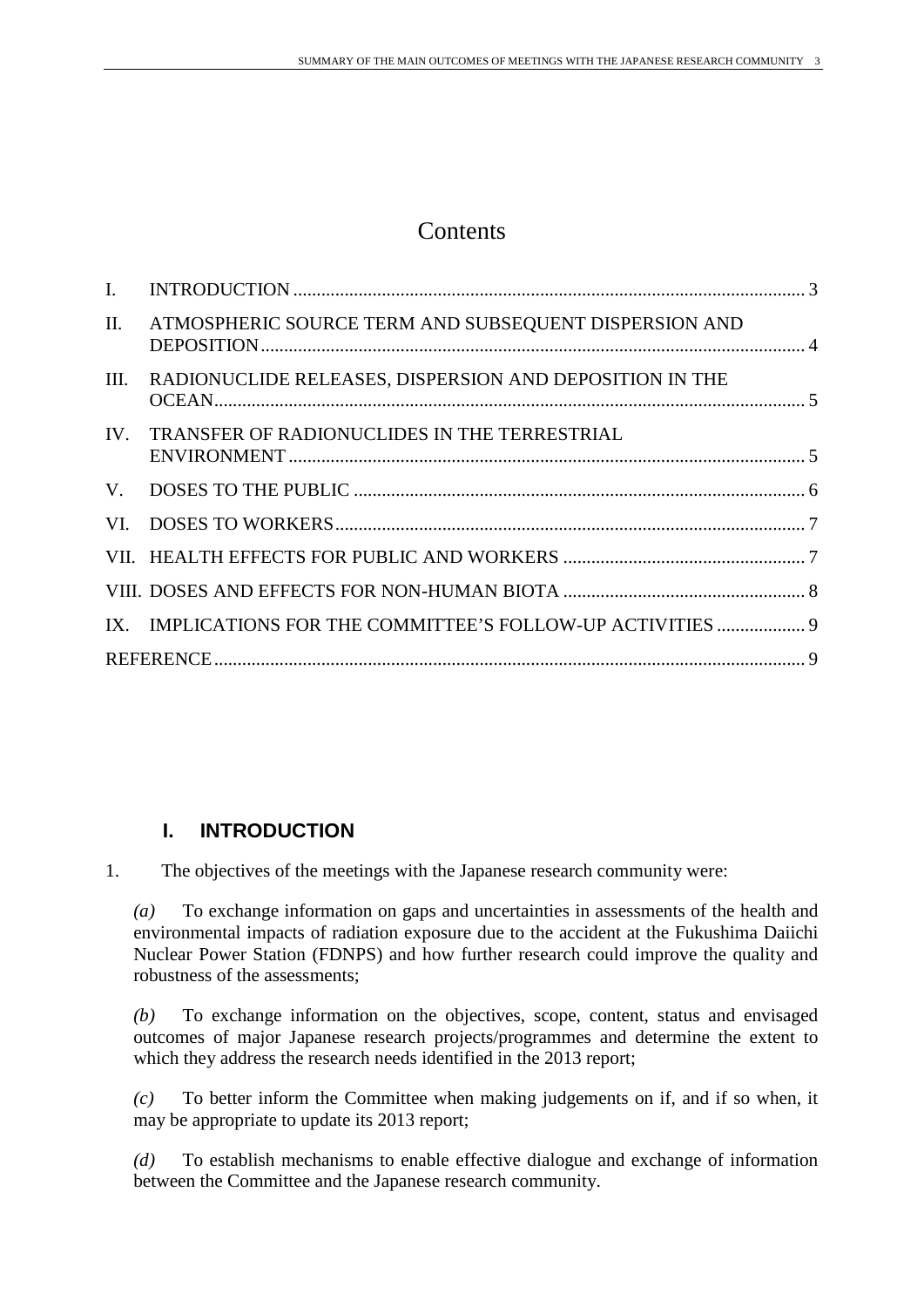2. Two meetings were held in Japan in the period 13 to 17 November 2016. The first was held in Tokyo to discuss projects/programmes being carried out or funded at a national level; the second was held in Fukushima City for those projects/programmes being carried out largely under the auspices of the Fukushima Prefecture. Members of the Expert Group and the Japanese Working Group attended both meetings, together with lead researchers for each project/ programme and representatives of a number of organizations that had commissioned/funded the research. The main outcomes of these meetings are summarized below.

#### <span id="page-3-0"></span>**II. ATMOSPHERIC SOURCE TERM AND SUBSEQUENT DISPERSION AND DEPOSITION**

3. The 2013 report had provided estimates of the atmospheric source term due to the accident and the subsequent dispersion and deposition. There are significant uncertainties for the source term, both in the temporal patterns of the releases and for the estimates of radionuclide concentrations—in air and from deposition—derived from the atmospheric transport and dispersion models (ATDM). There are also uncertainties in the understanding of the chemical form of the radioiodine released during the accident.

4. After the FDNPS accident, various ministries/agencies of the Japanese Government have supported several major research projects/programmes. A "Comprehensive Study to Assess Radiation Doses to Residents from the Fukushima NPP Accident" (subsequently referred to as the "Comprehensive Study") is being undertaken with support from the Japanese Ministry of Environment (MOE) for the assessment of radiation doses to residents from the FDNPS accident. The MOE is also supporting a project concerned with radiation exposure and risk from suspended particulate matter. A project on levels of radioactive material in air is being funded by the Japanese Ministry of Education, Culture, Sport, Science and Technology (MEXT) and by the Nuclear Regulatory Agency (NRA). The MEXT, NRA and MOE are also funding a project on levels of radioactive material in soil, the ocean and non-human biota, together with the mitigation of radioactive material in the environment.

5. Within the Comprehensive Study, the Nuclear Science and Engineering Centre at the Japan Atomic Energy Agency (JAEA) is implementing a new meteorological model with enhanced data assimilation to provide improved ATDM simulations. It addresses the uncertainties in the source term and modelling by using improved ATDM results, actual measurement data on radionuclides in the environment and an updated source term. This includes improved estimates of  $^{131}I$  and other radionuclides in soil (derived from detailed analysis of  $129$ I in soil) and air (using air samples collected at the time of the atmospheric releases. The updated source term is based on a new deposition scheme and updated monitoring data. A database combining the ATDM outputs, the reactor inventory and the postaccident environmental measurements has been established to facilitate the optimization of the ATDM simulations and to improve the estimates of radionuclides in the plume following the accident.

6. Within the study funded by MEXT, the Fukushima Environmental Safety Centre at JAEA is leading a study aimed at characterizing and mapping the ground deposition around FDNPS, based on the results of large scale environmental monitoring programmes, combined with investigations of radionuclide migration in the environment. Use is being made of the extensive measurements of air kerma rates from the monitoring at fixed locations and from the surveys using measurement systems that are hand-carried, car-borne and transported on rotary wing aircraft (drones and helicopter). Data on radionuclide deposition on the ground, from the analysis of soil samples and studies of <sup>137</sup>Cs depth profiles in soil, have been used to produce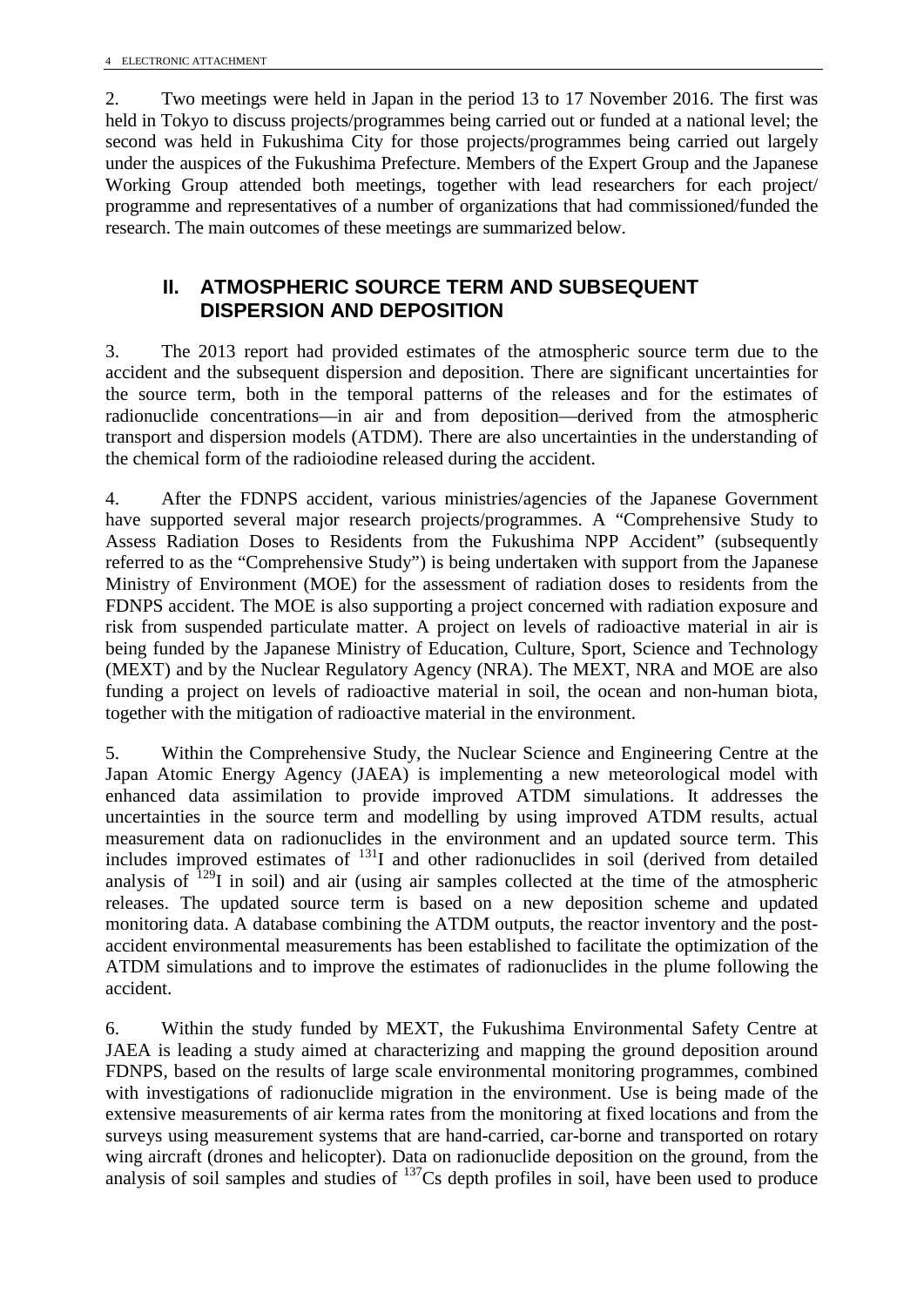detailed maps that show the temporal and spatial variations of the ground deposition. Data from the atomic mass spectrometry measurements of <sup>129</sup>I in soil samples provide improved maps of  $^{131}$ I deposition. Information on the ratios of ground deposition of  $^{134}$ Cs to  $^{137}$ Cs has been used to estimate the contribution from each reactor unit to the ground deposition at different locations around FDNPS. Measurements of temporal decreases in air kerma rates by handheld and car-borne monitors have been used to estimate air kerma rates into the future. These environmental monitoring data have been compiled in a database and the air kerma rates have been combined with information on individual patterns of behaviour to estimate potential doses from external exposure for individual evacuees returning to their homes.

#### <span id="page-4-0"></span>**III. RADIONUCLIDE RELEASES, DISPERSION AND DEPOSITION IN THE OCEAN**

7. The 2013 report had provided estimates of the radionuclide releases, dispersion and deposition in the ocean from the FDNPS accident. There is large variability in the published estimates for releases and discharges to the ocean and further research is needed to improve the estimates of the magnitude of the releases and the understanding of the dispersion in the Pacific Ocean of radionuclides from the accident.

8. The Nuclear Science and Engineering Centre at JAEA is undertaking studies to quantify the magnitude of releases of radioactive water from FDNPS to the ocean. Levels of  $137$ Cs are being monitored in seawater close to FDNPS and in the surrounding coastal area. A seabed coating inside the port of FDNPS and a sea-facing impermeable wall have significantly reduced the leakage rate of radiocaesium from the port, but measurements show that some leakage continues. Data are available on the inventories and fluxes to the ocean up to the year 2014 and further studies and monitoring will allow the forecast of levels into the future.

#### <span id="page-4-1"></span>**IV. TRANSFER OF RADIONUCLIDES IN THE TERRESTRIAL ENVIRONMENT**

9. The estimation of ingestion doses to the public beyond the first year in the 2013 report had been based on the use of the FARMLAND model [B1] using very conservative assumptions. At the time of the assessment there had been limited data on concentration ratios and transfer factors for rice, fish, crops, animals and other foodstuffs in Japan, and values for European conditions had generally been used in the model. There is a need for data on the values of these model parameters for Japanese conditions to improve the assessment of doses to the public and to quantify the impact of remediation on these doses.

10. The Fukushima Environmental Safety Centre at JAEA is undertaking several relevant studies: one is assessing the migration of radionuclides in the terrestrial environment; the Fukushima Mapping Project, carried out in collaboration with a number of universities and institutes, is looking at the mechanisms of radiocaesium migration in various environmental media, mainly in the Abukuma river basin, where the lead is being taken by Tsukuba University; and the F-Trace Project aims to study the behaviour of radiocaesium in the forests affected by the FDNPS accident and to evaluate its transport through river systems to the ocean.

11. The Institute of Environmental Radioactivity (IER) at Fukushima University is undertaking six projects associated with the FDNPS accident, covering radionuclide transport in the terrestrial and aquatic environments, the physio-chemical forms of radionuclides, long-term behaviour of radionuclides in the marine environment, the long-term behaviour of radionuclides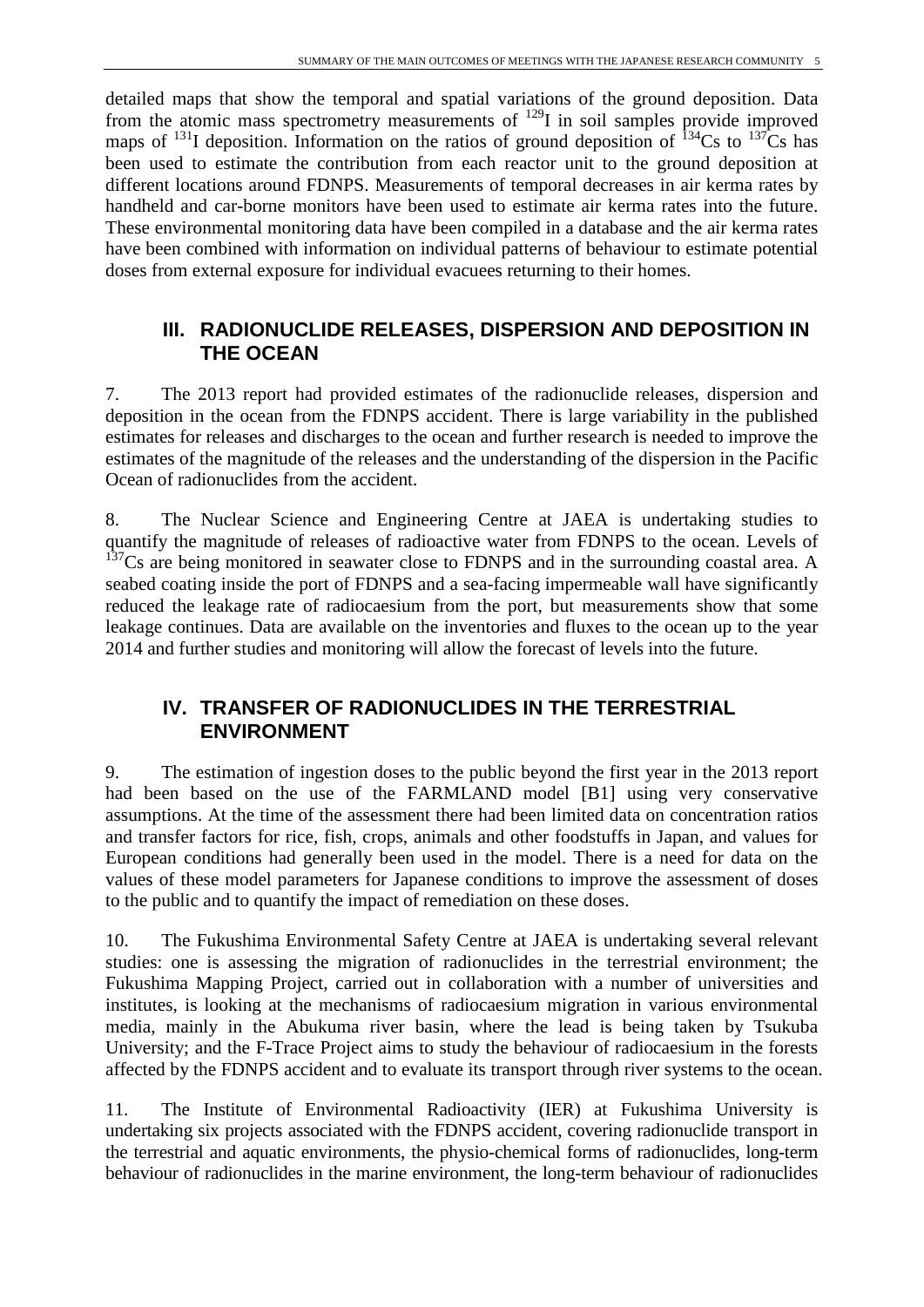in ecosystems, and the development of tools for simulation of radionuclide dynamics and for the measurement of radionuclides. One study at IER on radionuclides in the aquatic environment is investigating the wash-off of radiocaesium from the river catchments of Fukushima Prefecture, the vertical migration and distribution of radiocaesium in soils, the removal of  $137Cs$  from water, and the monitoring of  $137Cs$  in soil and bottom sediments in lakes and rivers.

12. Further studies at IER are aimed at modelling radionuclides in the aquatic environment, including the modelling of pathways for transport of radionuclides in rivers and reservoirs affected by the accident, and the application of hydrological dispersion models in an analysis of decontamination.

#### <span id="page-5-0"></span>**V. DOSES TO THE PUBLIC**

13. The aim of the assessments carried out for the 2013 report had been to make realistic estimates of doses to the public from the FDNPS accident, based on the data and information then available. The priorities for research to improve the assessment of doses to the public had included: the further measurement of dose rates due to external exposure to deposited material in various environments, together with studies to forecast and track changes over time and quantify the impact of environmental remediation programmes; better characterization of distributions of doses to the public, including the variability between individuals and uncertainties; and the use of improved models with parameters specific to Japan.

14. Estimates of radiation doses to residents from the FDNPS accident are being made as part of the Comprehensive Study. Account is being taken of uncertainties in the source term and atmospheric dispersion modelling by using improved ATDM results, actual measurements of radionuclides in the environment and information on individual behaviour following the accident. Improved estimates of  $^{131}$ I and other radionuclides in soil and air, derived from detailed analysis of  $^{129}$ I in soil and air samples collected at the time of the atmospheric releases, are being made. Estimates of doses to residents of Fukushima Prefecture from internal exposure in the early phase of the accident are also being made. A gamma spectroscopic analysis of data from the body surface screening measurements carried out on evacuees and residents during March 2011 has been used to improve estimates of doses due to inhalation at different locations. In a study of doses from ingestion of food and water, information on individual behaviour and ATDM results were combined to estimate doses to the public from intake of tap water following the accident.

15. The National Institute for Quantum and Radiological Science and Technology – National Institute for Radiological Science (QST-NIRS) is carrying out studies to estimate doses to residents of Fukushima Prefecture from internal exposure in the early phase of the accident. Doses to the thyroid have previously been estimated from the limited number of direct thyroid measurements and from whole body measurements. Published information on the individual evacuation behaviour of the residents and maps of radionuclide concentrations in air from recent ATDM modelling have been used to enhance the previous approach and provide better estimates of the thyroid doses for evacuees. In addition, a two-year study is proposed to develop parameters for rate of uptake into the thyroid and for thyroid volumes more specific to Japanese people.

16. The Fukushima Prefecture Government has established the Fukushima Health Management Survey (FHMS), which is implemented through Fukushima Medical University (FMU), local Governments and commissioned institutes. One part of the FHMS is the "Basic Survey", which aims to provide dose estimates for the approximately 2 million residents in Fukushima Prefecture. The FMU is responsible for the estimation of the external dose for the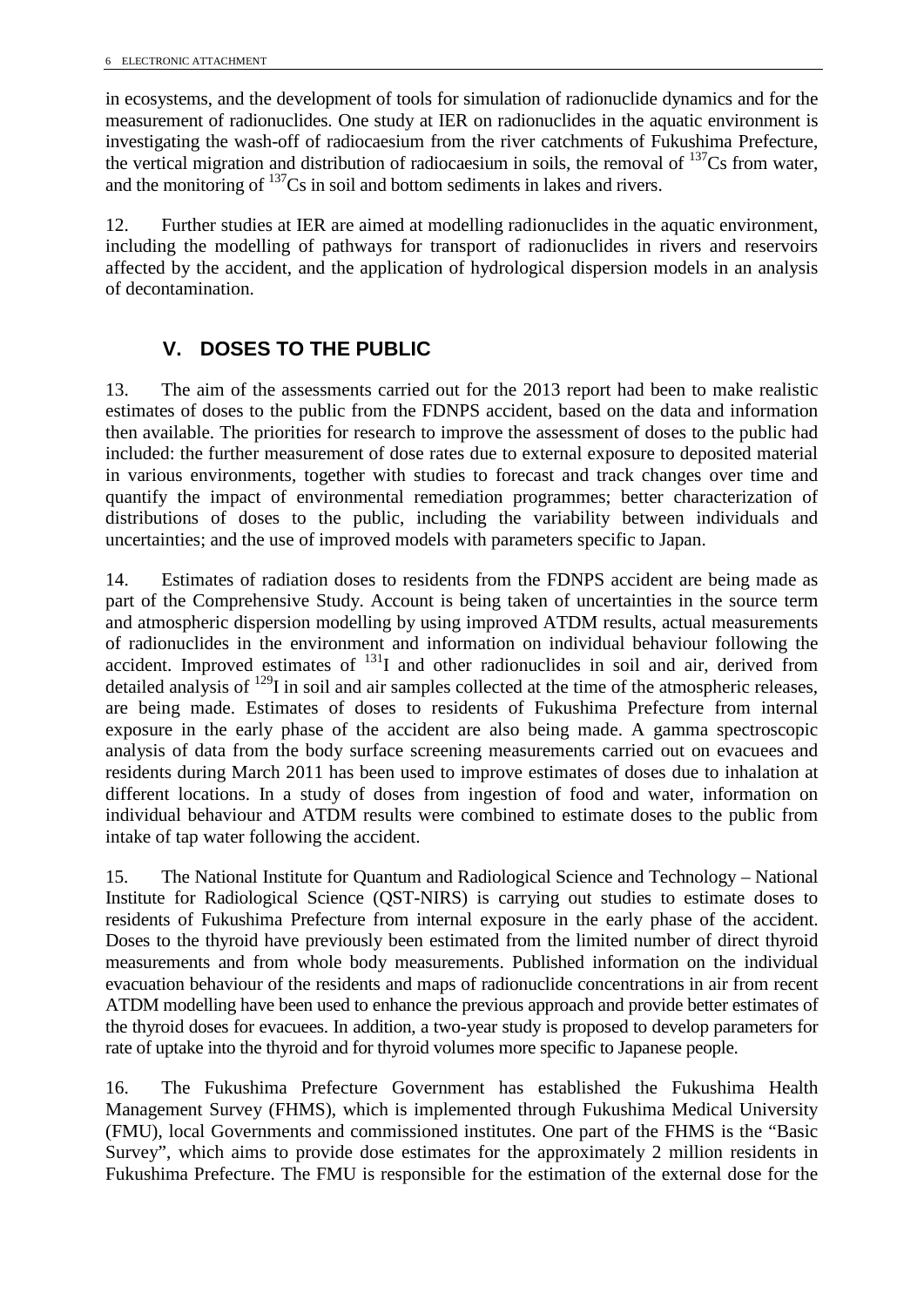first four months after the accident for residents in all Fukushima Prefecture municipalities. These estimations are derived from information on individual behaviour from the Basic Survey questionnaire, combined with data for dose rates as a function of time and location. Dose estimates from external exposure have been carried out for most of the residents participating in the survey, using behavioural data from the questionnaire. Updated results of these analyses are provided regularly to an oversight committee and are published online. Survey participants are provided with their own individual dose assessment. A method has been developed to estimate doses to those who have not responded to the survey.

### <span id="page-6-0"></span>**VI. DOSES TO WORKERS**

17. For the assessment of doses to workers involved in the accident, priorities for research identified in the 2013 report had included: the quantification of uncertainties in reported doses to workers (arising from differences in the individual worker histories, the time varying levels of radionuclides and dose rates where the workers worked and rested, the use of protective measures and the use of shared personal dosimeters); and the estimation of doses to the lens of the eye for workers involved in the on-site mitigation strategies.

18. A dose reconstruction study initiated by the Ministry of Health, Labour and Welfare (MHLW) is underway as part of the worker epidemiological study organized by the Radiation Effects Research Foundation (RERF) to provide improved estimates of doses to workers due to both internal and external exposure. A project is underway to re-evaluate doses to the thyroid of the most heavily exposed workers by computational simulation based on voxel phantoms and Magnetic Resonance Imaging measurement. A probabilistic assessment of uncertainties in the doses to workers arising from uncertainties in the intake scenarios is underway. Future studies include the creation of a database of information on the emergency operations and performance testing of the personal dosimeters for irradiation geometry, protective equipment and shielding effects.

#### <span id="page-6-1"></span>**VII. HEALTH EFFECTS FOR PUBLIC AND WORKERS**

19. The 2013 report had included a commentary on the health implications for the public and workers arising from radiation exposure due to the accident based on the data and information then available. Priorities for research had included the continuation of the health survey in Fukushima Prefecture, the analysis and quantification of the impact of ultrasonography surveys on the apparent incidence of thyroid cancer in Fukushima Prefecture and the consideration of establishing a cohort for epidemiological study with members whose individual doses could be adequately assessed. For workers, priorities included the screening of workers for thyroid cancer and the monitoring of the more highly exposed workers for long term health effects.

20. The "Detailed Survey" in FHMS aims to assess and monitor the health and wellbeing of residents of Fukushima Prefecture. It includes a "Thyroid Ultrasound Examination". There is public concern about thyroid cancer among children and an expectation for ultrasound examinations. Mass screening programmes carry the possibility of over-diagnosis and standard protocols were developed to minimize screening effects. The full scale survey programme started in 2014 and is now in its third round of examinations.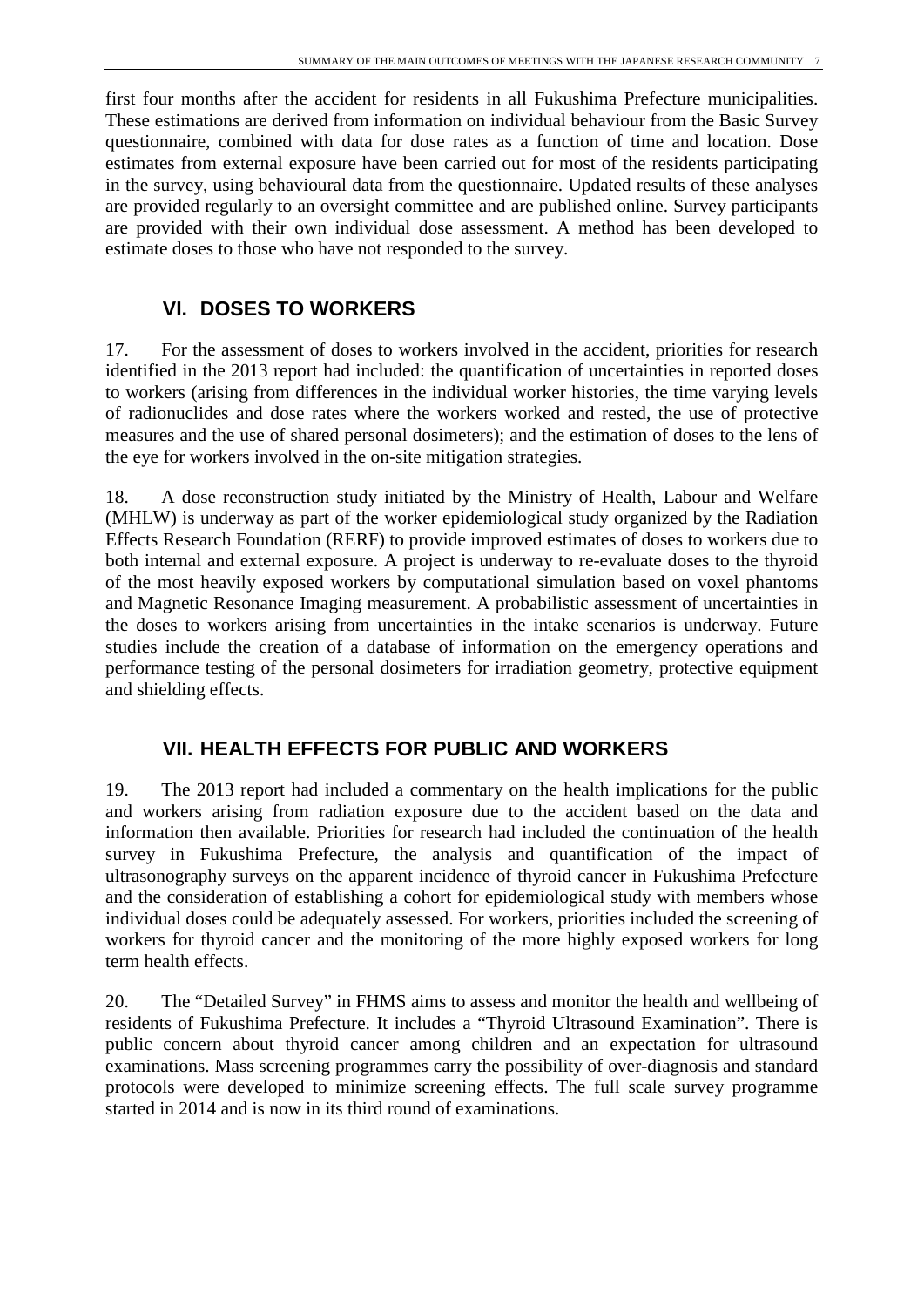21. The Detailed Survey also includes a Comprehensive Health Check to address any health issues at an early stage. It is mainly aimed at former residents of the evacuation zones. The examinations are carried out at locations within Fukushima Prefecture and at accredited locations around Japan. These studies include a longitudinal study of cardiovascular risk factors such as changes in body weight, and prevalence of hypertension, diabetes mellitus, dyslipidaemia, liver dysfunction, atrial fibrillation and increased mean body mass. The study will provide a better understanding of the health implications of the FDNPS accident for Fukushima residents.

22. A "Mental Health and Lifestyle Survey" aims to provide a better understanding of physical and mental health and lifestyle of residents of Fukushima Prefecture and a "Pregnancy and Birth Survey" aims to provide appropriate medical care and support to mothers. Measurements using Whole Body Counters and personal dosimeters are being conducted as part of the health care services, and the data will be collected in a database by FMU.

23. RERF is undertaking an epidemiological study on the health effects among the FDNPS emergency workers. The Nuclear Emergency Worker Study (NEWS) is a prospective cohort study covering the lifetime of the workers exposed in 2011. The major components of the study include a health examination, a thyroid cancer study, a cataract study, a study of psychological effects, a mortality/cancer incidence study and a radiobiological study. The radiation dose estimates include both physical and biological dose estimation methods. A network of medical institutes has been established across Japan to undertake the health examinations. Standard procedures and a quality assurance programme for the health tests have been established. NEWS will make use of the database of the National Cancer Registry System that was established on 1 January 2016. A computerized communication system will support the exchange of information for the study. Work is currently underway to recruit study participants to establish the lifetime cohort study population.

#### <span id="page-7-0"></span>**VIII. DOSES AND EFFECTS FOR NON-HUMAN BIOTA**

24. The 2013 report had included an assessment of the exposures of non-human biota and associated effects as a result of the accident. Priorities for research had included further analysis of environmental effects reported in field studies to determine whether radiation exposure was an important factor.

25. The Biodiversity Policy Division in the Ministry of Environment is carrying out a number of studies of radiation effects on wild plants and animals following the accident. One study is measuring <sup>134</sup>Cs and <sup>137</sup>Cs concentrations in plant and animal samples from high and low dose rate areas around the restricted areas. A programme to record environmental changes using cameras at fixed locations is also underway.

26. The Institute of Environmental Radioactivity (IER) at Fukushima University is studying wildlife populations chronically exposed to radiation from the accident. The studies include an examination of the impacts on wildlife populations in the evacuated zone, the accurate determination of the radiation dose for free-ranging animals (such as wild boar) through the use of portable tracking and radiation measurement tools, and collaborative studies to evaluate sublethal chronic effects on wildlife at low doses.